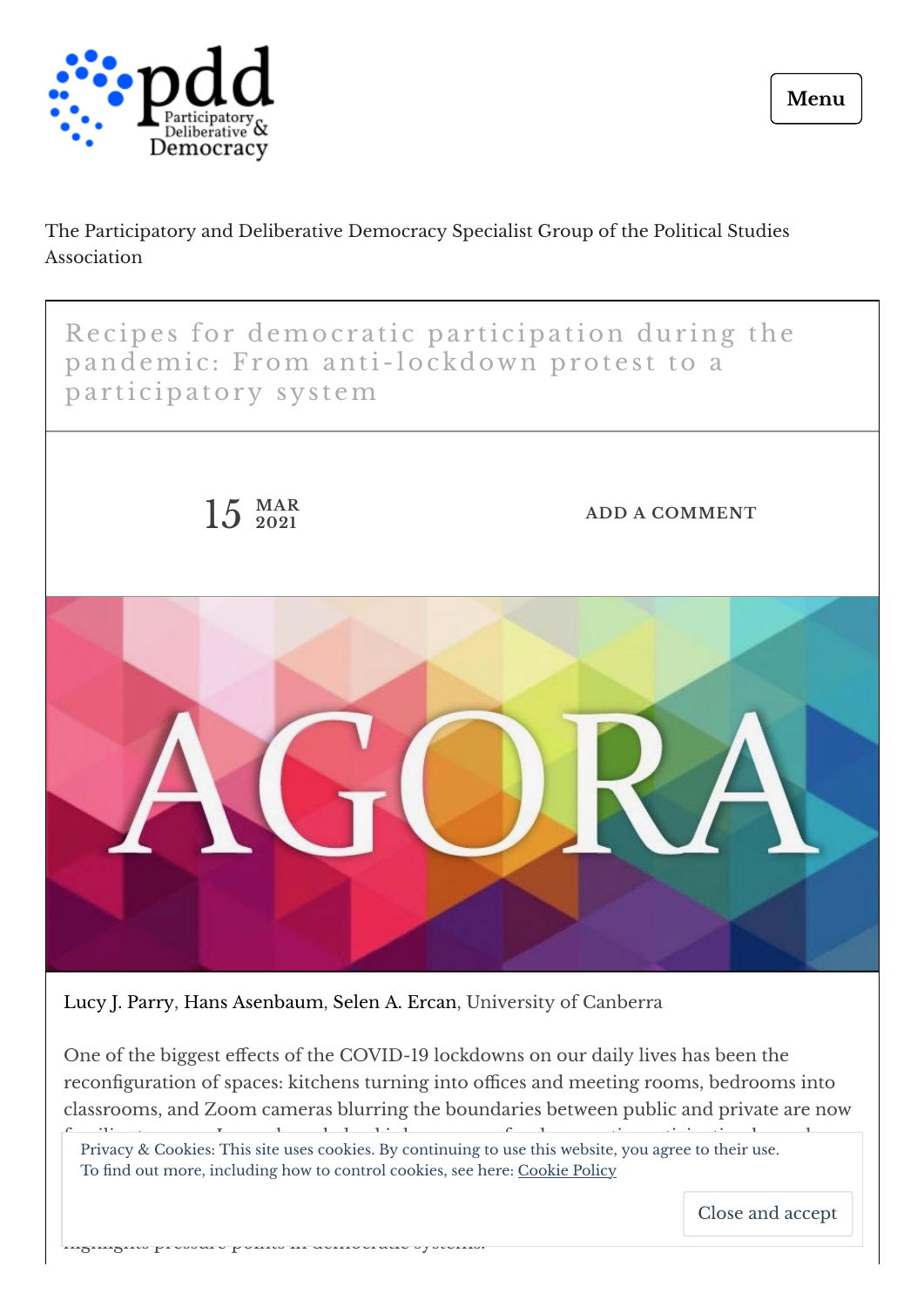In this blog post we consider the wave of anti-lockdown protests around the world and offer three recipes to enable meaningful political participation.

## **Lockdown protests during COVID-19**

The start of the COVID-19 crisis in 2020 saw a surge in [participatory](https://participedia.net/collection/6499) activities to help affected communities. Acts of dissent have also maintained a strong presence and have taken many [forms,](https://sites.google.com/view/crowdcountingconsortium/dissent-under-covid) the most visible of which has perhaps been anti-lockdown protests. The causes behind these protests vary with many rooted in structural and material inequality. In India, migrant workers [protested](https://www.firstpost.com/india/indias-migrant-workers-are-protesting-erasure-of-their-rights-amid-lockdown-a-mapping-project-documents-their-resistance-8463821.html) after being left stranded, with no work and no financial support from the government. In the Netherlands sex workers have not been allowed to return to work and have protested their [treatment.](https://www.reuters.com/article/health-coronavirus-netherlands-prostitut-idUSL2N2L02IJ) Other anti-lockdown protests have taken a more fundamental position against the lockdown measures, sometimes denying the existence of the virus. Some of these [protests](https://www.dw.com/en/ireland-hundreds-rally-in-violent-anti-lockdown-protest/a-56727668) have led to violence and rioting.

Despite the variety in motivation, intention and form, most of these protests have in common a surge of pent-up energy with little to no meaningful outlets for constructive democratic engagement. Contemporary democracies are not well prepared to sustain participation during crises. This is compounded by a discursive pressure for unity and solidarity during times of crisis, where dissent is more easily condemned by those in power as detracting from the [collective](https://journals.sagepub.com/doi/abs/10.1177/0011392116651662) effort to 'get through this together'. This manufacture of consent de-validates dissenters and risks further alienating already disaffected or marginalised groups. In doing so, it also enables a sidestep in accountability, where decisionmakers are relieved of the need to meaningfully respond to protesters.

## **Creating spaces for participation, connection and accountability**

How can contemporary democracies harness and sustain the participatory energy generated during the pandemic? The idea of different democratic spaces offers a useful starting point. We envisage a [participatory](https://www.elgaronline.com/view/edcoll/9781786433855/9781786433855.00012.xml) system which is composed of as a series of [interconnected](https://ecpr.eu/Events/Event/PanelDetails/9369) spaces, including the public and private spheres, and empowered space where decisions are made. The purpose of this system is to create and strengthen multidirectional connections between different spaces of participation; it is not only a one way street for public views to be communicated to decision-makers. The construction of such a system is a massive undertaking and needs to be put in place before crises such as COVID-19 occur. Here we present three participatory interventions that could be implemented now as feasible steps towards a pandemic-resilient participatory system.

First of all, as lockdowns in some form continue to feature in our lives, it is imperative to ensure sufficient space for public discussion as well as channels connecting them to political

enapling participation under locked under lock density conversations are driven by participations are driven b

decision-making processes. One such space is  $K'$  to  $K'$  the [conversations](https://participedia.net/method/4467) which are  $\alpha$ Informal discussions held in the control of performal groups are the theoretic, young the and the more.<br>To find out more, including how to control cookies, see here: [Cookie](https://automattic.com/cookies) Policy Privacy & Cookies: This site uses cookies. By continuing to use this website, you agree to their use.

questions. Close and accept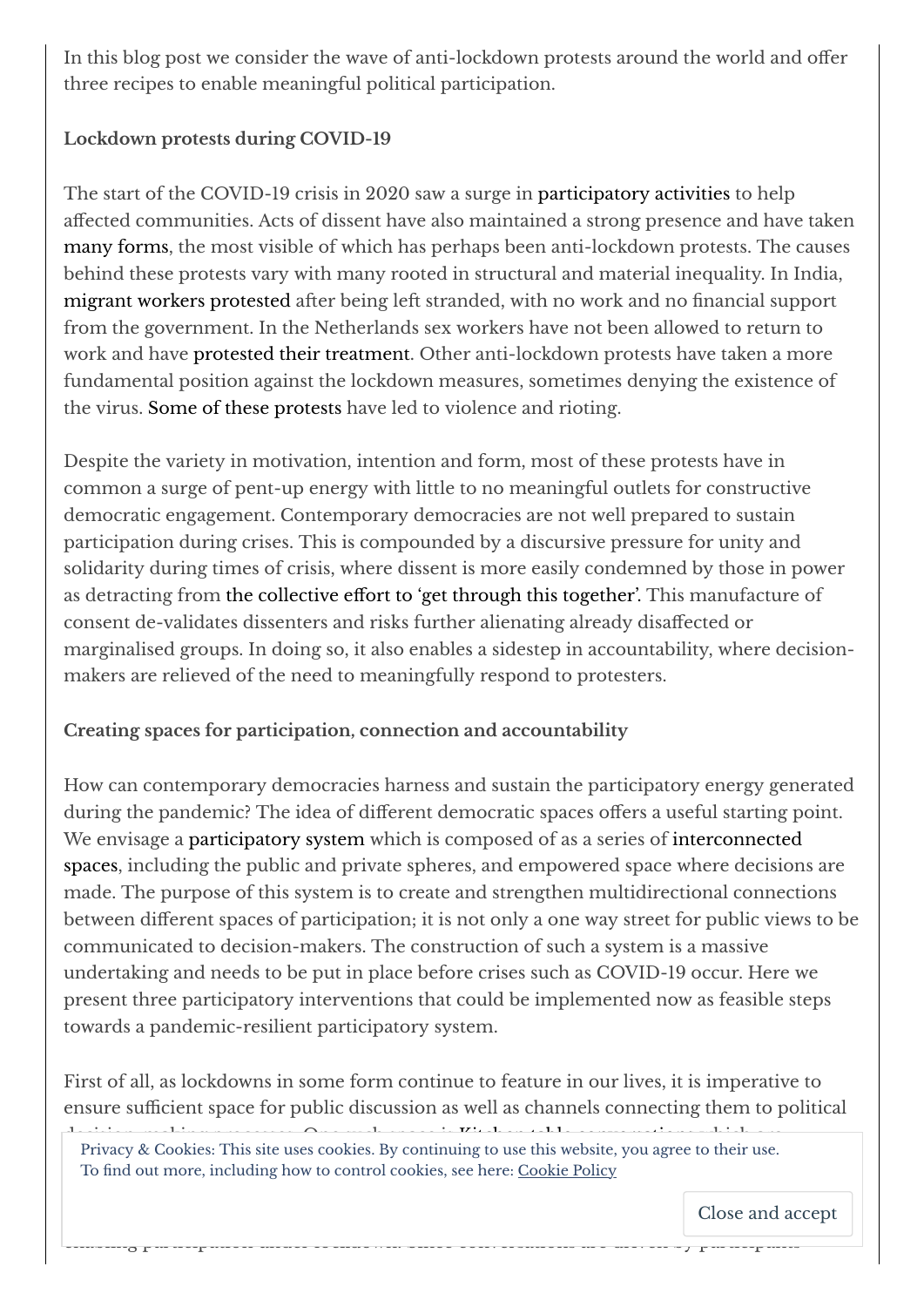themselves, they do not require a large time, resource or technology commitment. Feedback from conversations can be submitted to a government portal. Kitchen table conversations can also be valuable community building tools. They contribute to the development of critical and reflexive thinking from a place of [convenience](https://www.tandfonline.com/doi/abs/10.1080/0966369X.2014.958063) and comfort for participants.

Secondly, standing virtual citizens' panels should be convened to deliberate on medium to long-term challenges and policies. These formal processes typically comprise a randomly selected group of citizens mandated to consider recommendations for government policy. They are provided with digestible information and access to a range of knowledgeable people with different perspectives and backgrounds. It is essential that such bodies are given the resources and training to attempt longer-term thinking and planning, including rotating membership over longer periods of time. This is no simple undertaking and requires considerable resources, not least ensuring that all participants have internet access and receive financial compensation for their time. Moreover, such panels need to be in close communication with the broader public sphere, including input from other forms of participation such as protests.

Thirdly, it is important to create stronger mechanisms for accountability. This can mean simply creating more channels for meaningful and direct interaction between publics and decision-makers. In the [US](https://participedia.net/case/6560) and [Australia,](https://connect2parliament.com/) new initiatives connecting citizens to their representatives are already underway. In some contexts, however, democratic institutions function poorly and trust is justiably low. Here, methods such as [community-based](https://participedia.net/method/4357) monitoring equip civil society to independently monitor the provision of government services. Community organisations play a key role as the intermediary in connecting citizens with decision-makers, advocating with and for communities to hold leaders to account.

The three recipes we offer here can help to establish a more connected participatory democratic system that is resilient during the pandemic. This system is not going to rid the world of protests, or the causes of protests which are often deep rooted and [structural.](https://publicseminar.org/essays/five-lessons-for-democracy-from-the-covid-19-pandemic/) Nor do we *want* to rid the world of protests – they are a valuable and vibrant expression of democratic participation that spotlights inequality and creates pressure for action. The participatory system we have in mind makes more direct connections within and between public and empowered spaces – not to mollify or co-opt protesters, but to create meaningful ways in which protesters can hold representatives to account. The participatory system we propose here could also offer a constructive way forward for formulating new responses to future crises.

Privacy & [Cookies:](https://deliberativehub.files.wordpress.com/2021/03/lucy-page-001-1.png) This site uses cookies. By continuing to use this website, you agree to their use. To find out more, including how to control cookies, see here: [Cookie](https://automattic.com/cookies) Policy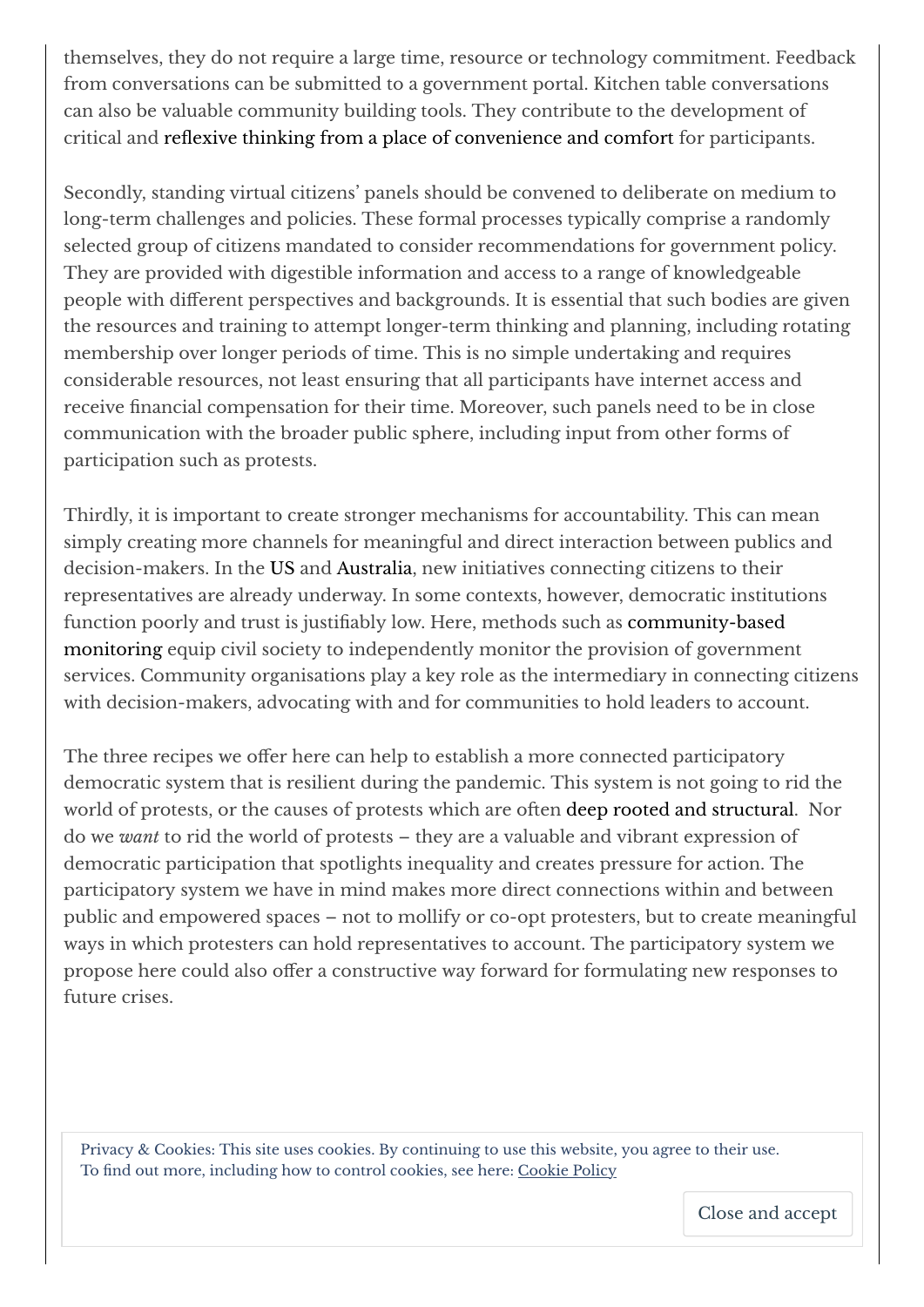Lucy J. [Parry](https://www.governanceinstitute.edu.au/centres/deliberative-democracy-and-global-governance/members/cddgg-associates/person-3151/lucy-j-parry) is an Associate at the Centre for Deliberative Democracy and Global Governance at the University of Canberra, and a tutor in the Language Center at Webster Vienna Private University. Her research interests include deliberative democracy in theory and practice, in particular deliberative mini-publics, and animal ethics. She also works with the [Participedia](https://participedia.net/) project documenting participatory processes around the world.

Hans [Asenbaum](https://www.governanceinstitute.edu.au/people/fellows/person-3818/hans-asenbaum) is a Postdoctoral Fellow at the Centre for Deliberative Democracy and Global Governance, University of Canberra and a co-convener of the PSA Participatory and Deliberative Democracy specialist group. His research interests include identity and inclusion in new participatory spaces, digital politics, and theories of radical, participatory and deliberative democracy.

Thrus, a cookies. This site associates: B, commang to assume website, you agree to and asset To find out more, including how to control cookies, see here: Cookie Policy Privacy & Cookies: This site uses cookies. By continuing to use this website, you agree to their use.

including the politics of inclusion and exclusion and exclusion in multicultural societies, the prospects for

democratic theory and empirical political research, and examines a wide range of topics Close and accept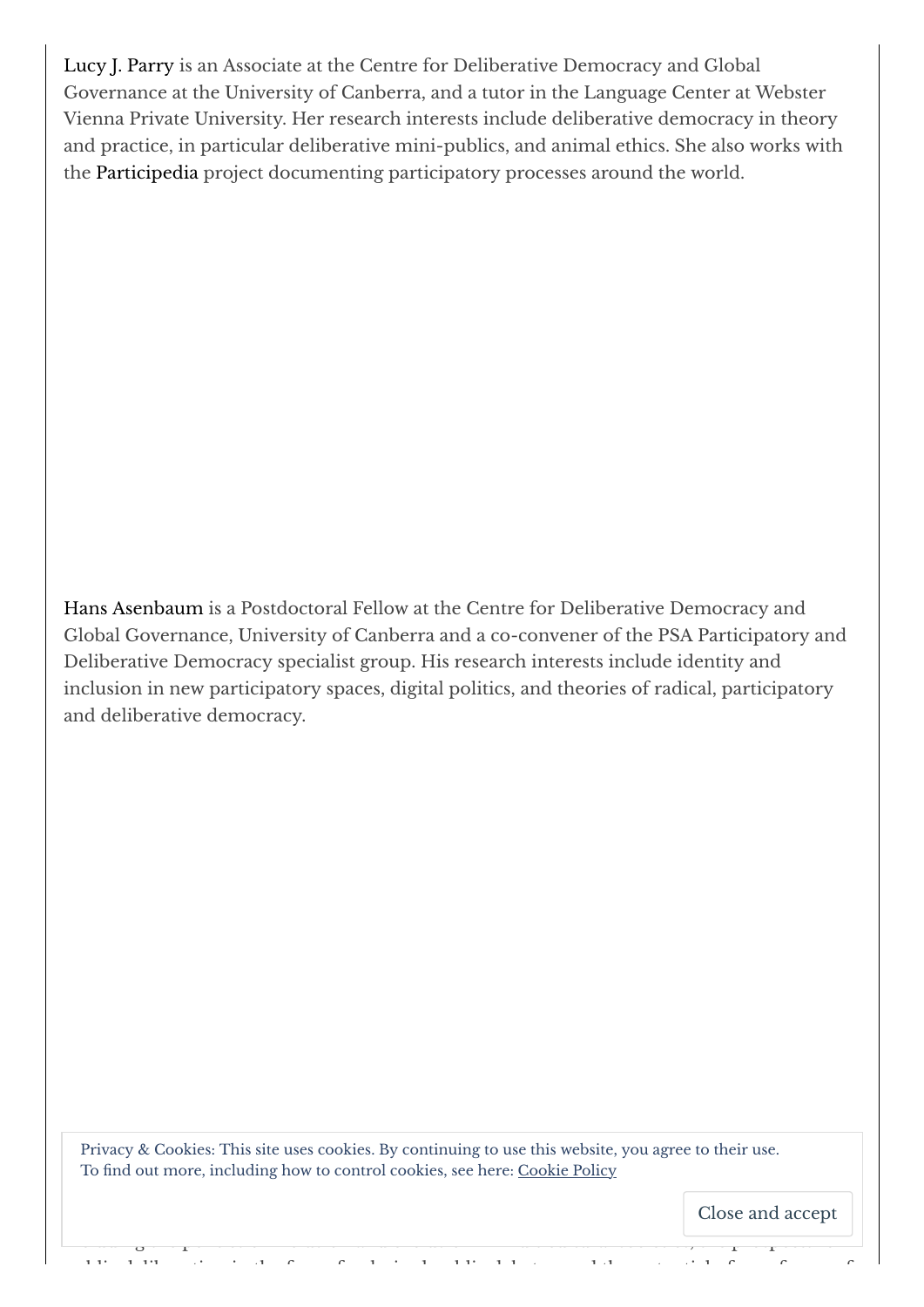public deliberation in the face of polarised public debates, and the potential of new forms of political participation in reviving democratic practice.

Please, leave a comment below or write a response blog post. To publish a post, get in touch at PSAdemocracy[at]gmail.com.

Published by deliberativehub **View all posts by [deliberativehub](https://deliberativehub.wordpress.com/author/deliberativehub/)**

## **SHARE THIS:**

 $\leq$  Share

**LIKE THIS:**



One blogger likes this.

#### **RELATED**

PSA Virtual conference 2021 - PDD [Programme](https://deliberativehub.wordpress.com/2021/03/24/psa-virtual-conference-2021-pdd-programme29-31-march/) (29-31 March) 24 Mar 2021

May you live in [interesting](https://deliberativehub.wordpress.com/2020/12/30/may-you-live-in-interesting-times-goodbye-2020/) times... Goodbye, 2020! 30 Dec 2020

Can participatory [impeachment](https://deliberativehub.wordpress.com/2021/02/19/can-participatory-impeachment-defend-democracy-from-partisan-justice/) defend democracy from partisan justice? 19 Feb 2021 With 1 comment

#### **PREVIOUS**

**Public [dissatisfaction,](https://deliberativehub.wordpress.com/2021/03/03/public-dissatisfaction-protest-and-narrow-opportunity-structures-in-russia/) protest and narrow opportunity structures in Russia**

#### **NEXT**

**Investing in the commons? GameStop and loosely [coordinated](https://deliberativehub.wordpress.com/2021/03/19/investing-in-the-commons-gamestop-and-loosely-coordinated-action-within-a-rigged-financial-system/) action within a rigged nancial system**

<span id="page-4-0"></span>Leave a Reply Privacy & Cookies: This site uses cookies. By continuing to use this website, you agree to their use. To find out more, including how to control cookies, see here: [Cookie](https://automattic.com/cookies) Policy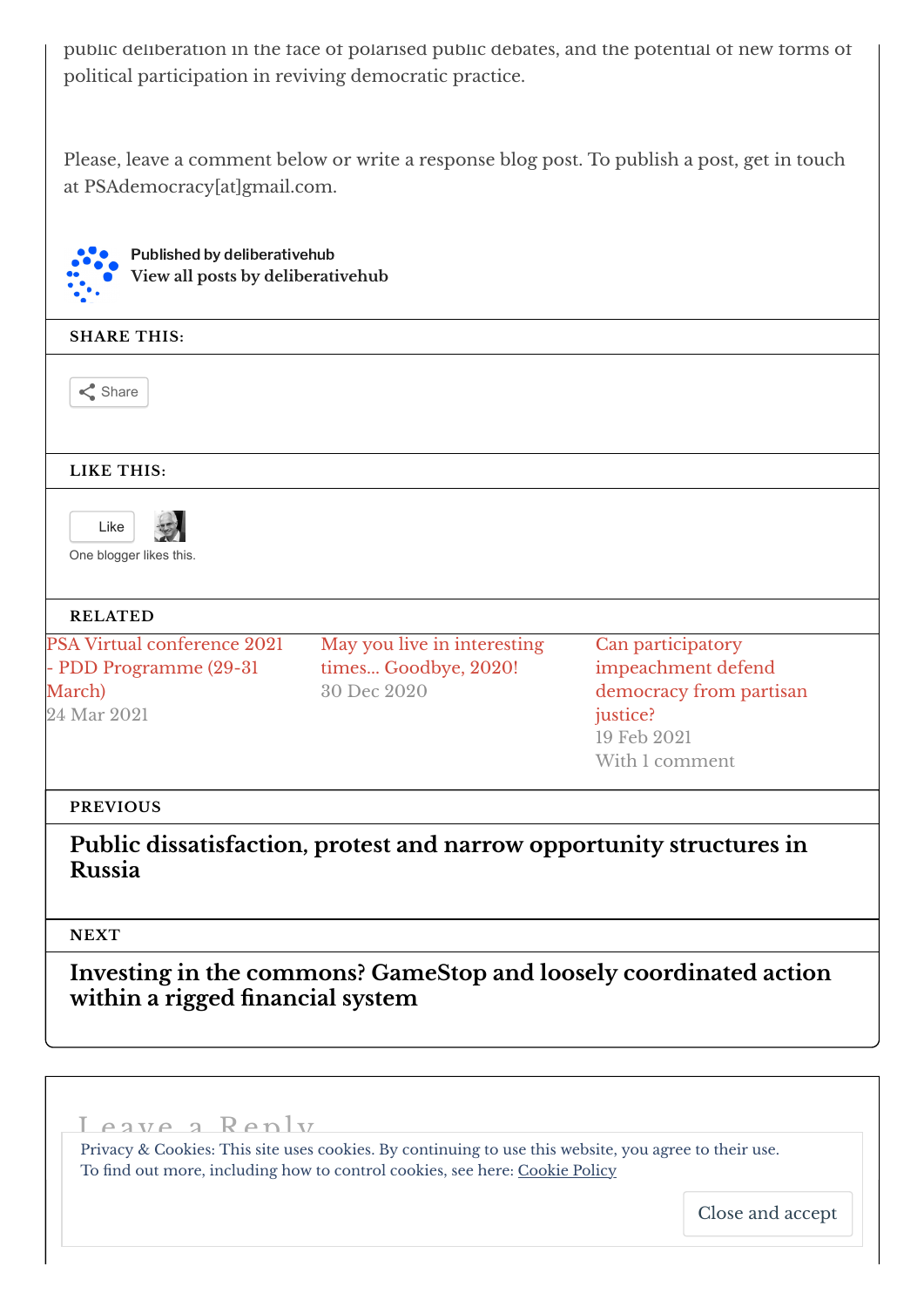Enter your comment here...

# Reblog us !

Feel free to reblog anything on this site, with attribution to the Participatory and Deliberative Democracy Group (PDD).



This site is licensed under a Creative Commons [Attribution-NonCommercial-ShareAlike](http://creativecommons.org/licenses/by-nc-sa/4.0/) 4.0 International License.



# Follow us on Twitter

## Tweets by [@PSAdemocracy](https://twitter.com/PSAdemocracy)

Participatory & Deliberative Democracy @ PSA Retweeted



**Richard Albert** [@RichardAlbert](https://twitter.com/RichardAlbert)

The latest book in our Oxford Series on Comparative Constitutionalism: "Deliberative Peace Referendums" by Ron Levy, Ian

Privacy & Cookies: This site uses cookies. By continuing to use this website, you agree to their use. To find out more, including how to control cookies, see here: [Cookie](https://automattic.com/cookies) Policy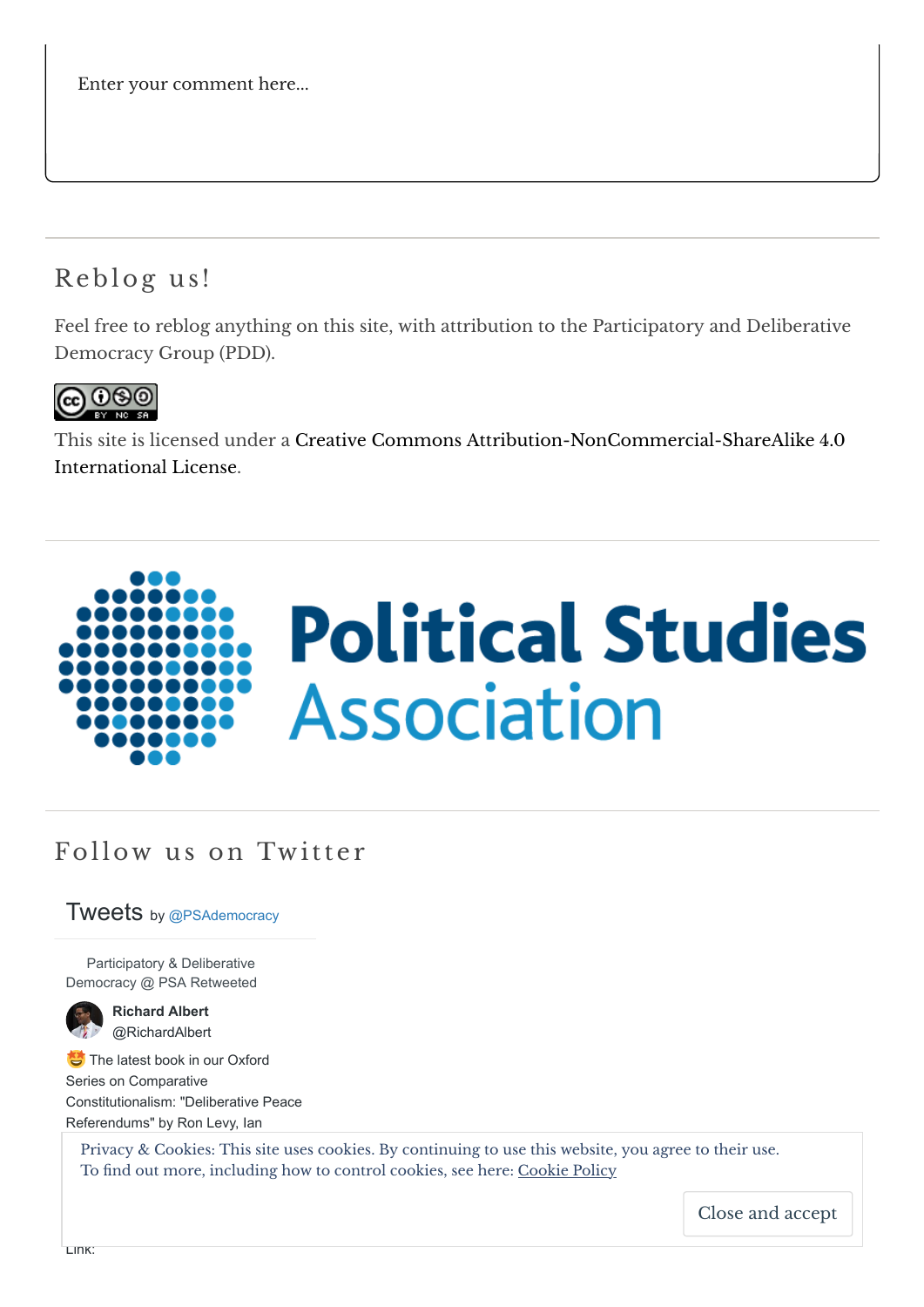[global.oup.com/academic/produ…](https://t.co/nxXpUhlDWk)



[6h](https://twitter.com/RichardAlbert/status/1384978411089580035)

Participatory & Deliberative Democracy @ PSA Retweeted



**[Dr Dannica Fleuss](https://twitter.com/DannicaFleuss)** @DannicaFleuss

What happened while I was cut off from Twitter in  $\mathbb{Z}$ ? Luckily, communication kept flowing! **for lively exchanges with a math** modeling working group on "The how, why & what of measuring [#deliberativeness](https://twitter.com/hashtag/deliberativeness?src=hash)" and potential implications for [#COVID](https://twitter.com/hashtag/COVID?src=hash) politics [youtu.be/b8BHLIVMTx8](https://t.co/Fzvfi6hSO5)



[11h](https://twitter.com/DannicaFleuss/status/1384891743133388803)

Participatory & Deliberative Democracy @ PSA Retweeted



**DelDemUCan** [@DelDemUCan](https://twitter.com/DelDemUCan)

ICYMI: Recording of Michael Saward's book launch is now available in [@PSAdemocracy](https://twitter.com/PSAdemocracy)'s website. Thank you PDD team! [deliberativehub.wordpress.com/2021/](https://t.co/3CfZQpJIJI) 01/14/boo…

Book launch **Democratic Design** Michael Saward arcation with

Privacy & Cookies: This site uses cookies. By continuing to use this website, you agree to their use. To find out more, [including](https://twitter.com/DelDemUCan/status/1384265607676252160/photo/1) how to control cookies, see here: [Cookie](https://automattic.com/cookies) Policy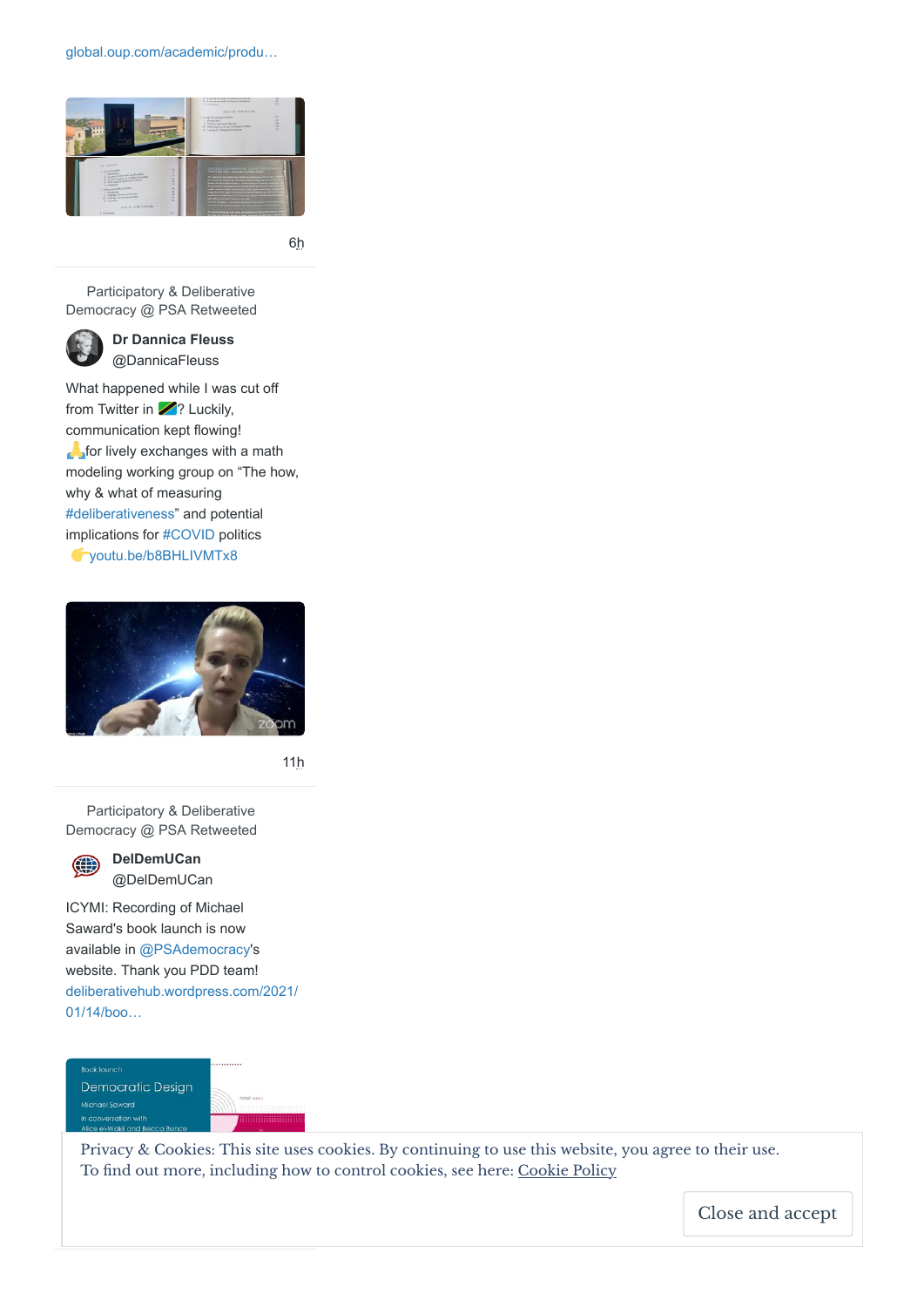Participatory & Deliberative Democracy @ PSA Retweeted



**[Anastasia Deligiaouri](https://twitter.com/adeligiaouri)** @adeligiaouri

The platform on the Conference for the [#FutureofEurope](https://twitter.com/hashtag/FutureofEurope?src=hash) has been launched today! Finally things move forward. [https://twitter.com/PiaAhrenkilde/statu](https://twitter.com/PiaAhrenkilde/status/1384042147293188100) s/1384042147293188100

[Apr 20, 2021](https://twitter.com/adeligiaouri/status/1384164773730799622)

Participatory & Deliberative Democracy @ PSA Retweeted

> **[Ieva Česnulaitytė](https://twitter.com/ICesnulaityte)** @ICesnulaityte

Thanks [@MichaelBossetta](https://twitter.com/MichaelBossetta) for a brilliant conversation on [@SMandPPodcast!](https://twitter.com/SMandPPodcast) We've covered key insights from the [@OECDgov](https://twitter.com/OECDgov) [#delibwave](https://twitter.com/hashtag/delibwave?src=hash) report + emerging online deliberation practices. Tune in! [@ClaudiaChwalisz](https://twitter.com/ClaudiaChwalisz) [@Mau\\_MejiaG](https://twitter.com/Mau_MejiaG) [https://twitter.com/SMandPPodcast/st](https://twitter.com/SMandPPodcast/status/1383876656889167877) atus/1383876656889167877

[Apr 19, 2021](https://twitter.com/ICesnulaityte/status/1384058323142545408)

[Embed](https://publish.twitter.com/?url=https%3A%2F%2Ftwitter.com%2FPSAdemocracy) [View on Twitter](https://twitter.com/PSAdemocracy)

# Recent Posts

**BooK Launch: How People [Talk About](https://deliberativehub.wordpress.com/2021/04/19/bool-launch-how-people-talk-about-politics-brexit-and-beyond/) Politics: Brexit and Beyond**

**PSA Virtual conference 2021 – PDD [Programme](https://deliberativehub.wordpress.com/2021/03/24/psa-virtual-conference-2021-pdd-programme29-31-march/) (29-31 March)**

**Investing in the commons? GameStop and loosely [coordinated](https://deliberativehub.wordpress.com/2021/03/19/investing-in-the-commons-gamestop-and-loosely-coordinated-action-within-a-rigged-financial-system/) action within a rigged nancial system**

**Recipes for democratic participation during the pandemic: From [anti-lockdown](https://deliberativehub.wordpress.com/2021/03/15/recipes-for-democratic-participation-during-the-pandemic-from-anti-lockdown-protest-to-a-participatory-system/) protest to a participatory system**

**Public [dissatisfaction,](https://deliberativehub.wordpress.com/2021/03/03/public-dissatisfaction-protest-and-narrow-opportunity-structures-in-russia/) protest and narrow opportunity structures in Russia**

Privacy & Cookies: This site uses cookies. By continuing to use this website, you agree to their use. To find out more, including how to control cookies, see here: [Cookie](https://automattic.com/cookies) Policy

Close and accept

 $\overline{C}$